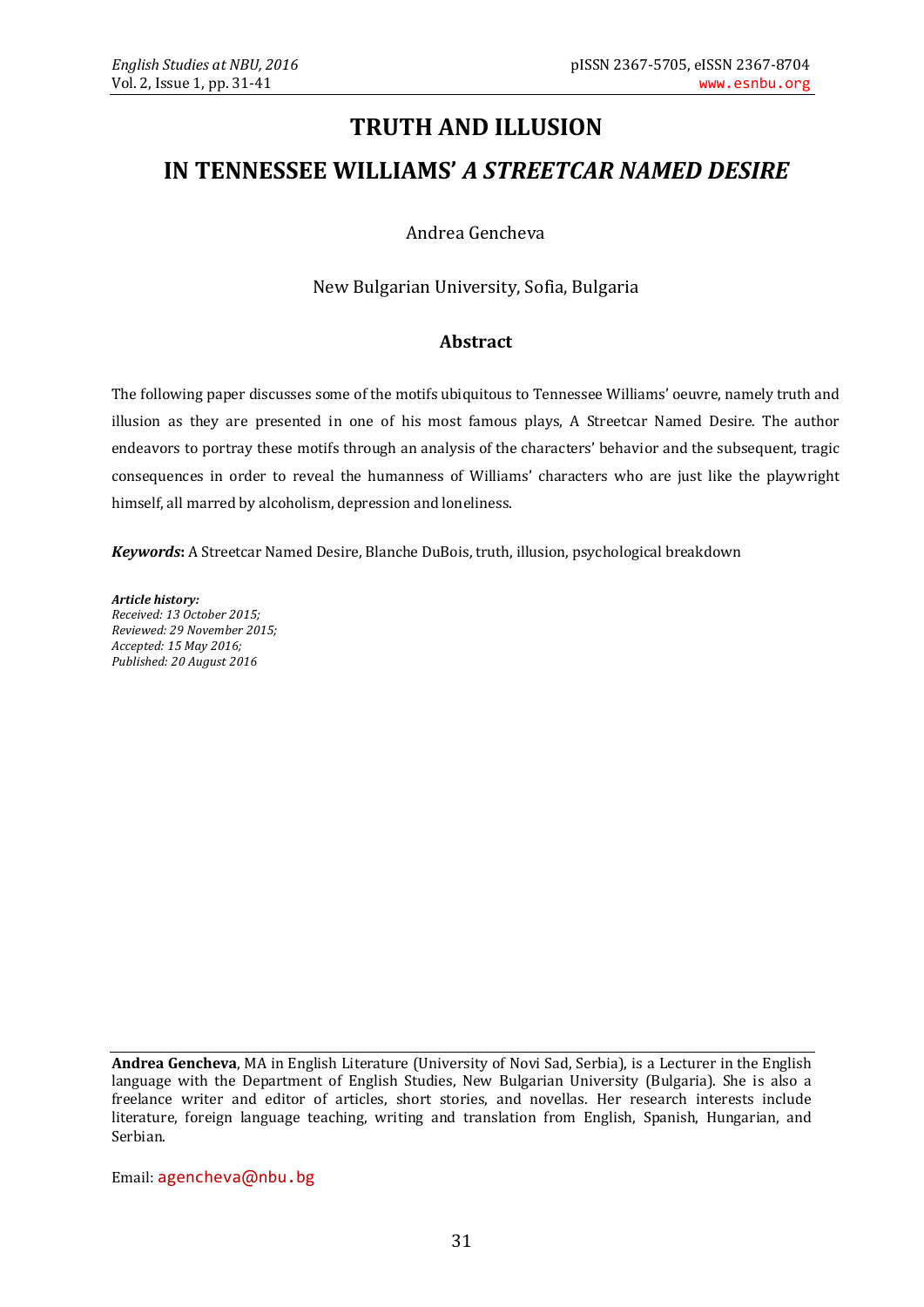Tennessee Williams' early success is largely based on the strength of his unforgettable female leads, such as the southern belles of *The Glass Menagerie* and *A Streetcar Named Desire*, who are strong, articulate and assertive, yet often tender and vulnerable (Hovis, 2003). Cruelly extracted from the only context that gives her life meaning, Blanche DuBois becomes a victim, while simultaneously fighting for survival, as the obsolete and old-fashioned values that she adheres to fade away. The brutality and harsh reality characterizing the social milieu of the 20<sup>th</sup> century do not allow for her gender consciousness to evolve, creating a final and tragic inability to distinguish the truth from illusions she exploits to provide refuge for herself.

The very beginning of the play mars Blanche as a scarlet-lettered woman, a recognizable and uninvited outcast, whose indiscrete sexual behavior distorts her image of a teacher as a "[custodian] of culture" (Bartlett & Cambor, 1974). She endeavors to maintain a mental equilibrium, pirouetting on a wire, balancing her own personal interpretations of masculinity and femininity, superiority and inferiority, supremacy and subordination. What is revealed about her, in scene seven of the play, is crucial information uttered by her sister: "… you've got to realize that Blanche and I grew up under very different circumstances than you did" (Williams, 2000, p. 209). It is exactly this crucial information about her belonging to a defunct social stratum of nobility that will be her downfall. She is portrayed as the epitome of a Southern belle, a social phenomenon rooted in the idea that women "might escape the rule of the patriarchy that the oppositions of white/black, master/slave, lady/whore, even male/female might collapse into an anarchic conflagration threatening to bring down the symbolic order" (Roberts, 1994, p. xii). Being instructed that her essential trait is her physical beauty, she finds herself lost in a state of perpetual panic about her fading looks. Needing a physical touch, yet conditioned by Southern Puritanism to control and subdue, preferably eradicate, her libidinal desires, her coquettishly prim mannerisms do not fool anyone into believing her virginal. Thus, it becomes evident that the only temporal stage where her haunting obsessions are victorious over reality is the past, which she desperately and unsuccessfully tries to hold on to.

Blanche was conditioned by a childhood of wealth, money and constant tending of her every whim. She was a Victorian model of the pure and chaste angel of the house, and her entire behavior exuded antebellum chivalry code, fortifying the already

32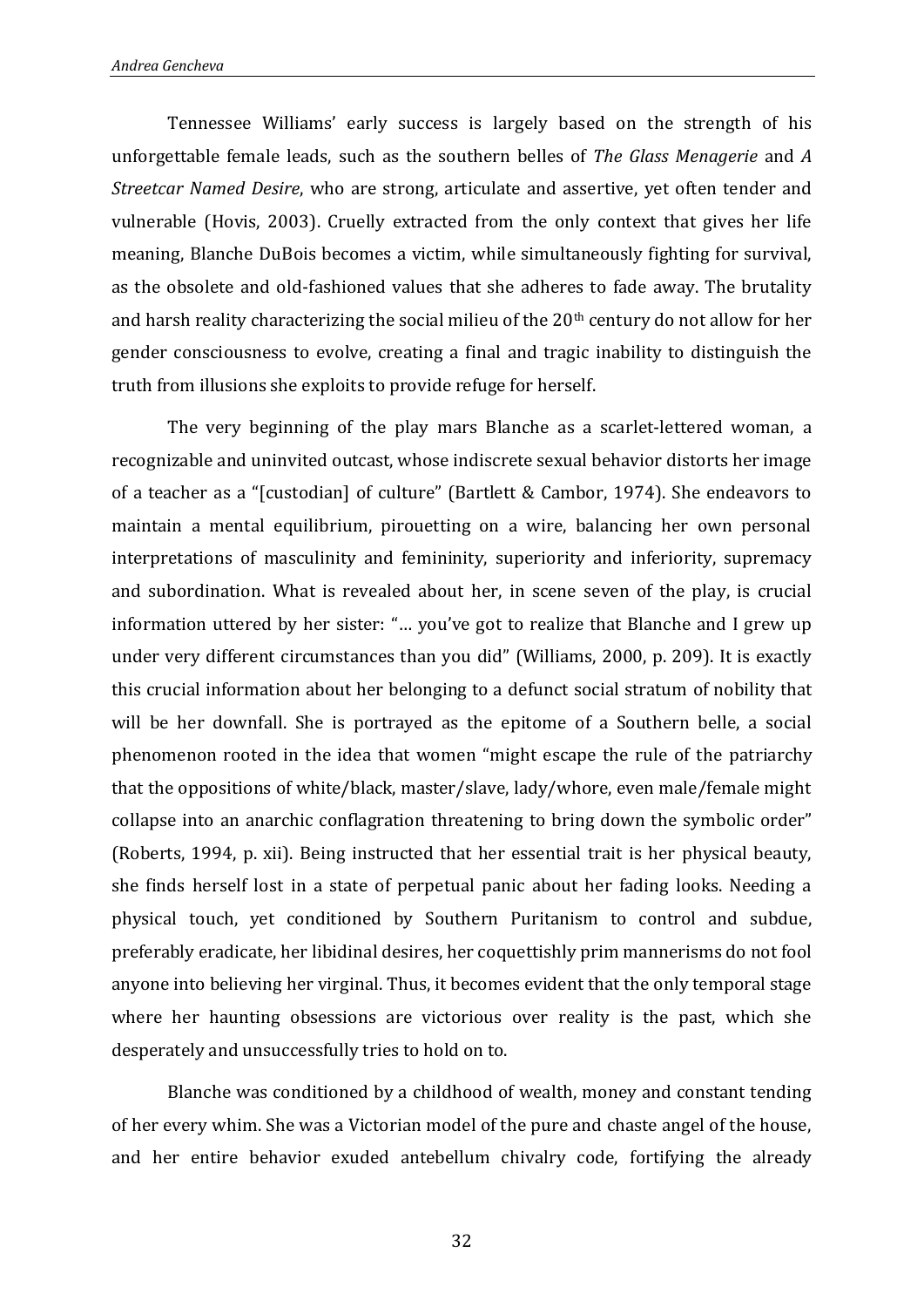ubiquitous and potent stereotype. Taught that "a cultivated woman, a woman of intelligence and breeding, can enrich a man's life – immeasurably" (Williams, 2000, p. 211), she perceives her sole purpose in life an almost legal commitment to courtship, girly romances and finally, marriage to a rich and always older, wealthy male member of the Southern gentry, and "if she was pretty and charming and thus could participate in the process of husband-getting, so much the better" (Seidel, 1985, p. 6).

This idea calls to attention the duplicity of Blanche's behavior with Mitch. Having been forced to adopt the socio-cultural role of asexual maternity, Blanche is aware that her time is ticking away. Tradition states that "the heyday of the belle is short-lived; from a debut at sixteen or seventeen to the threat of spinsterhood by nineteen, her career lasts for the few short years in between" (Seidel, 1985, pg. 61). Someone as complex and perceptive as Blanche would likely not be interested in someone as dull and simple as Mitch, at least not for long, and that even the game she is playing with him is a lie: she wants to marry him not because she loves him, but because she wants to secure her own future (Hovis, 2003). Her so called game of deception, willing and conscious, though naïve and calamitous only to herself, is merely the result of her upbringing. Thinking she would marry the first man she falls in love with and live a fairy tale life makes Blanche vulnerable to the harsh realities of life, which is why the Blanche who gets off the streetcar named Desire is not the same Blanche who lived and loved in Belle Reve. Stella explains this to Stanley perfectly: "You didn't know Blanche as a girl. Nobody, nobody was tender and trusting as she was. But people like you abused her, and forced her to change" (Williams, 2000, p. 136). Thus, Blanche changes by developing an outer self that serves to protect her inner self from scrutiny and judgment (Hovis, 2003). Her utter unwillingness to change is evident in her words to Stella:

Well, Stella – you're going to reproach me, I know that you're bound to reproach me – but before you do – take into consideration – you left! I stayed and struggled! You came to New Orleans and looked out for yourself! I stayed at Belle Reve and tried to hold it together! I'm not meaning this in any reproachful way, but *all* the burden descended on *my* shoulders… you are the one that abandoned Belle Reve, not I! I stayed and fought for it, bled for it, almost died for it! (Williams, 2000, p. 126)

The days after the Civil War had created a mythical, legendary ideal of the Old South, which inspired awe with its abundance of opulence, social order and courteous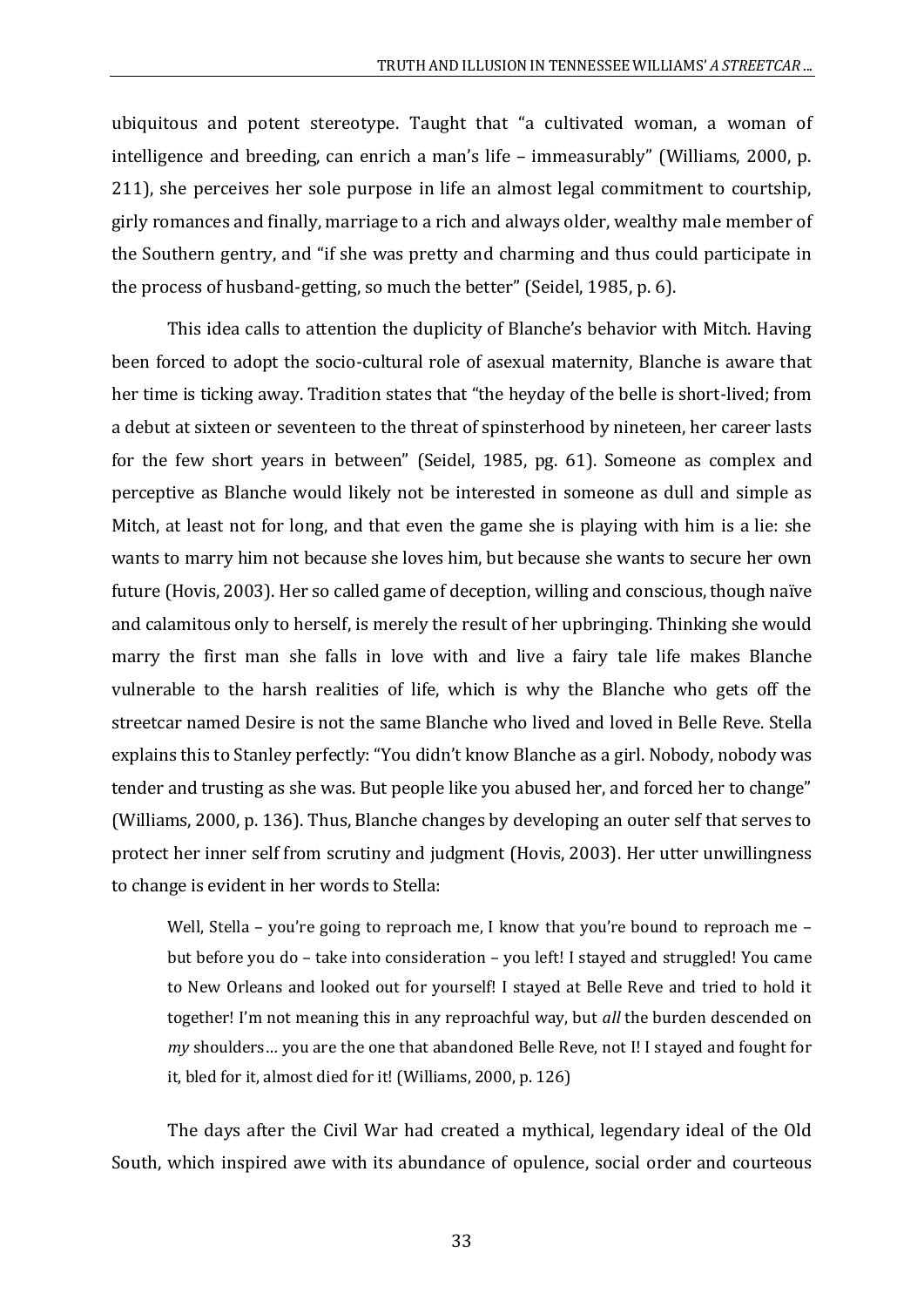living, and Blanche is all too eager to join in. While enslaved African Americans saw the past for what it really was, the clanking chains, the Southern gentry produced sounds of clanking glasses, but this did not bother Blanche one bit. On the contrary, she enjoyed all the luxury of social pride and honor a genteel, plantation owning family could afford. This was her refuge, and the eventual deterioration of this image, the disappearance of this safe economic system her world was grounded in, had a profound effect on her psyche, equaled only to her painful experience of marriage.

Consequently, the repercussions of losing Belle Reve are devastating to Blanche. She finds herself in life situations she thought were far below her, while in fact, she merely follows in the footsteps of her ancestors, who lost their grand estate due to "grand fornications" (Williams, 2000, p. 173). While praised and revered for their gentility and refinement, her ancestors are revealed to have indulged in carnal pleasures. This inability to sustain two sides within herself, will eventually lead to a vivid illustration of her utilization of sex to obliterate her conscience. While Stella removes herself from the insalubrious surroundings and allows herself to be brought down to earth by Stanley, accepting her raw sexuality and exploring it with him, Blanche cannot consign to oblivion the manner in which she was raised, and continues to inhabit delusions, tirelessly waiting for her knight in shining armor to come and take her away.

While Stella's marriage unshackles and simultaneously redeems her, Blanche's first and only marital affair does the opposite. It plunges her into dark depths of selfdenial, guilt, revulsion and antipathy, leading her to a sagittal path of nymphomania and prostitution. Her first rendezvous with a broken illusion transpires when she finds out that her beloved husband Allan, "this beautiful and talented young man," was in Stella's words, "a degenerate" (Williams, 2000, p. 198). Blanche refers to herself as being "unlucky," "deluded" and that there was something which might have pointed to the outcome of their tragic love story, "a nervousness, a softness and tenderness which wasn't like a man's, although he wasn't the least bit effeminate looking" (Williams, 2000, pg. 201). Like many other Williams' characters who come across other people that reveal occluded or ringent signs of homosexuality, Blanche feels repulsed, enraged and shows an utter lack of understanding for his sense of guilt. She feels betrayed by the person who was everything to her, spitting all of her venom in his face on the dance floor: "I know! I know! You disgust me!" (Williams, 2000, p. 203). Feeling pangs of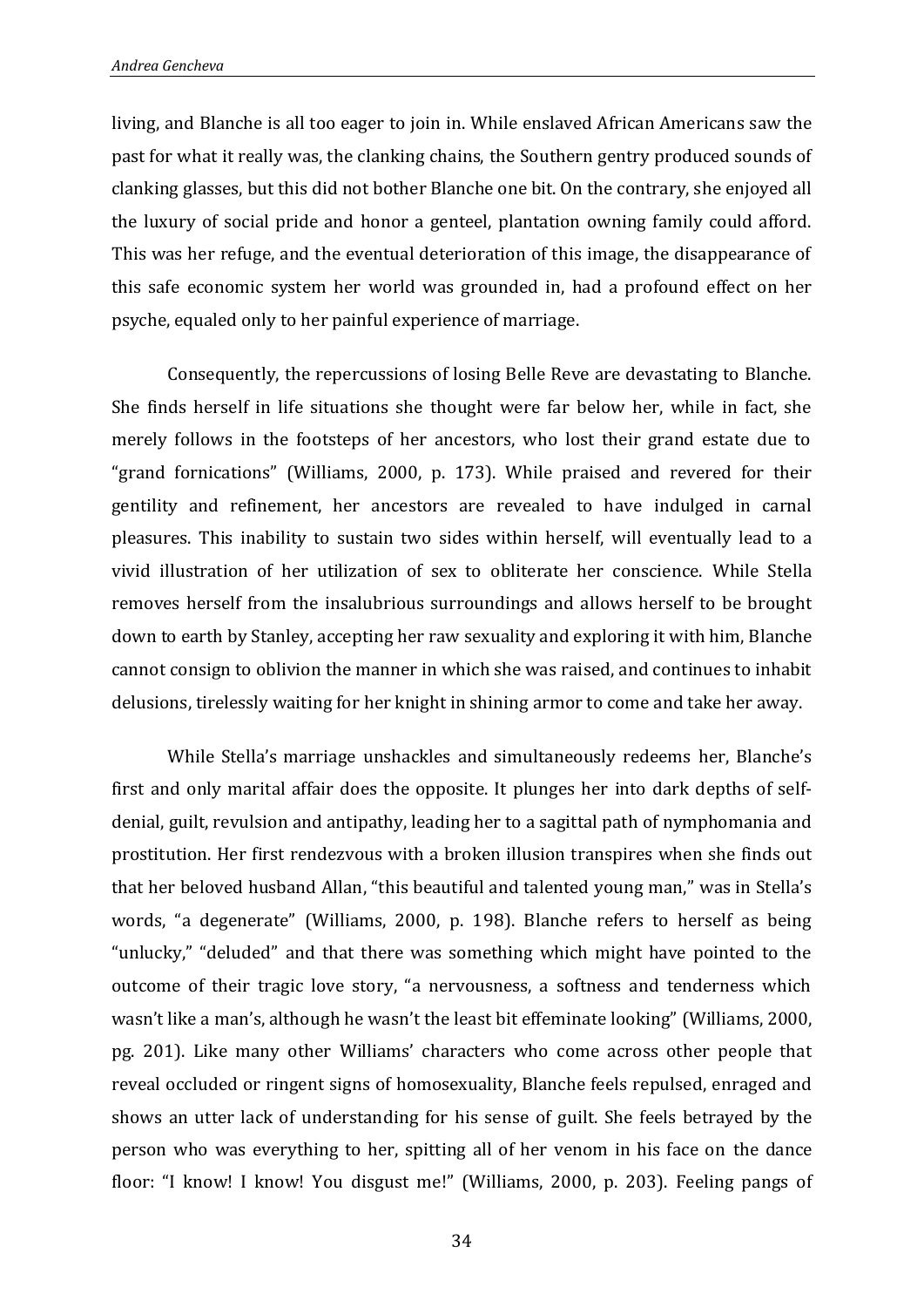conscience and as if wearing the mark of Cain for the fact that "he'd stuck the revolver into his mouth, and fired" (Williams, 2000, p. 160), Blanche lives her life as a penance for this sin. Even though she did not directly pull the trigger, she was nonetheless, an integral part of the society which considered homosexuality an immoral deviation of the human existence, and thus, she was guilty. Only later does she come to realize that he came to her for help, for sympathy, but her constrictive upbringing could not allow for this. Thus, the Varsouviana polka plays in her mind, incessantly, a madman's song of the end of a life.

During the course of the play, Blanche continues to play the role of a Southern belle and hysterically holds on to it, regardless of the fact that she lost their estate Belle Reve and that she was forced to leave her job, on account of a certain indecency with her seventeen year old student. Despite all the immoral and decadent things she has done, she continues to carry herself with arrogance and ornamental poise, while in reality, she comes across as a hysterical, insensitive, and narcissistic individual, forcing her vision of herself on others by pathetic exhibitions of her flashy, but obviously cheap clothes. She does not act the way she feels like, but rather forces onto herself as well as others, this charade of lady-like behavior, demanding attention and affection from all those who surround her.

Simultaneously, she is absolutely petrified of losing beauty, becoming aged, unsightly, unwanted and unloved. She dexterously eludes telling anyone her true age, relying on the gentlemanly behavior of men not to dare ask a lady such a question. Old age brings her closer to death, decay, becoming insignificant and forgotten, which is in stark contrast to what she has been endeavoring to become all her life: the adored centre of attention. For the same reason, she also refuses to appear before Mitch in broad day light, emerging from the shadows only as a dim manifestation of a seductive silhouette. The faint lights and the contemptibly inexpensive red Chinese lantern she buys mirror her escape from veracity and her incapacity to acknowledge and cope with the true state of things. Light, a notion always closely intertwined with truth and exposure, has the same appositeness for Blanche: it threatens to expose her numerous deceptions. The sun and bright light during night divulge Blanche's true age, which is why she never takes walks with Mitch in broad daylight. Additionally, she does not turn on lights when they are inside, she lights candles under the false pretext that it allows them to behave as if they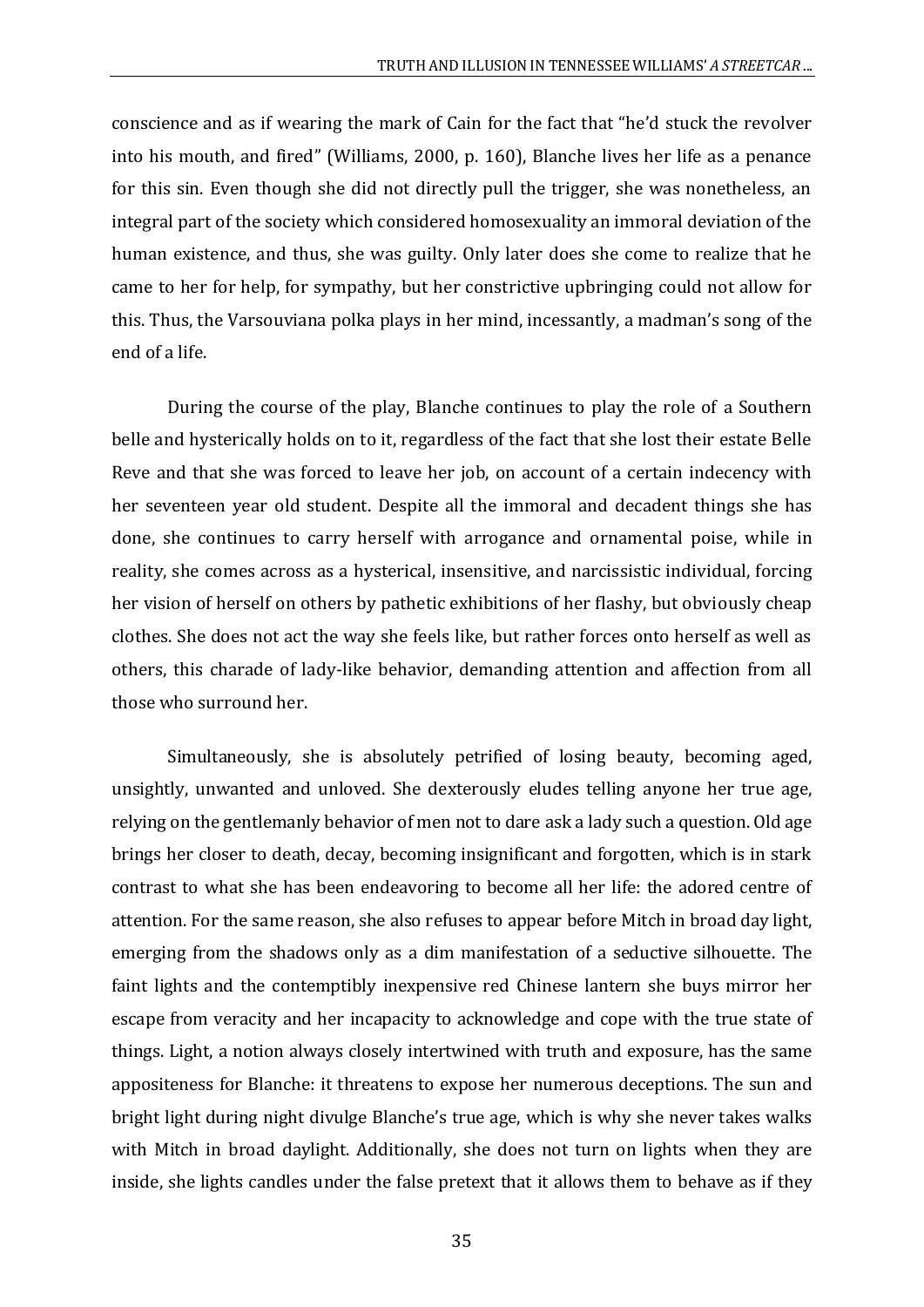were in a café in Paris. She can hide her true face in semi-darkness, but light reveals her for what she really is: an aging woman who desperately holds on to the last pieces of her artificial beauty. Furthermore, she takes numerous baths during the day, as if she wants to cleanse and purify herself from all the dirty things in her past, which she tries to forget and conceal from others. These baths refurnish her with a revitalizing pick-me-up, both physical and emotional, though only for the moment. As she herself will come to realize, profound purification does not come easily.

As even the best of pretenders tend to make a slip-up and expose themselves for who they truly are, the scene with her seducing the young boy, who brings the newspaper, affirms her as a hypocrite. She only proclaims herself chaste and morally righteous, because she is aware of the fact that it is the only way she could keep Mitch interested in her long enough for him to marry her. Nonetheless, not even this feeling of urgent desperation refrains her from returning to her old habits of trying to seduce minors. The lyrics of "It's Only a Paper Moon," the popular 1940s ballad Blanche sings while bathing, encapsulates Blanche's state of affairs with regard to Mitch. She sings, "It's a Barnum and Bailey world / Just as phony as it can be / But it wouldn't be makebelieve / If you believed in me." Blanche's hope in a future with Mitch is recumbent on his believing her act - or in him taking her words for gospel staunchly enough to make the act reality. The song emulates the rosy glasses everyone tends to be in possession of during this infamous state of being in love. However, it also simultaneously foreshadows the fact that if a love is based on illusions, such as the case with Mitch and Blanche, the person deceived will very soon and very easily fall out of love, feeling ashamed for having been deceived by a bewitching liar.

Mitch is deficient in both formal manners and education, two things which would rate him very highly in Blanche's eyes, a fact that makes him an imperfect choice for her, but as it was previously mentioned, she herself acquiesces that she is not in the position to be finicky. Despite all their differences, they do have two fundamental things in common: agony of suffering and solitude. Blanche lost her husband and Mitch the girl who gave him the cigarette case with the poetic inscription: "And if God choose, I shall but love thee better – after death!" (Williams, 2000, p. 149). Both nursed their parents through lingering deaths and for both, this close encounter with loss had a profound influence on their psyche. In Mitch, it engendered sincerity and openness, while these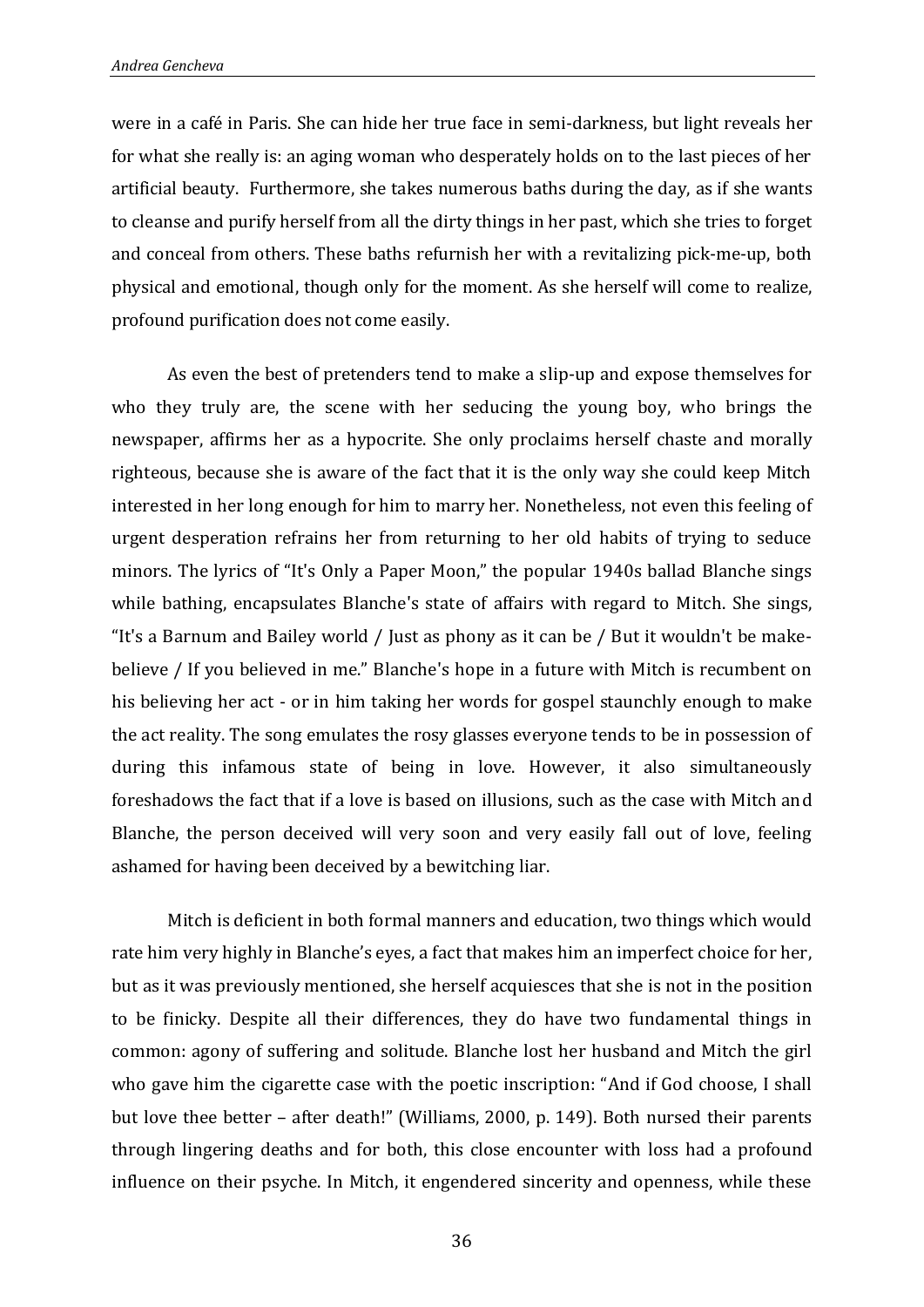traits are nowhere to be found inside Blanche's thinking processes. She continues to be disingenuous, even with people who offer nothing but the truth to her, in an effort to mold reality into a suitable make-believe refuge from harm.

Likewise, Mitch represents a very common figure in Williams' plays, the character of the gentleman caller. Most of Williams' characters inhabit some kind of an illusion where the determining turn point must take place, after which their lives will become much better, as if by magic. Blanche wholeheartedly believes that she might start a new life with Mitch, merely because the alternative is deficiently repugnant for her, all the more so that she does not even dare enter this part of her psyche, which does not cling to the antebellum chivalry code. She has been taught that male companionship is a woman's means of survival in the face of social convention. The only social protection she can count on is that of marriage and family. Thus, she perceives Mitch as her last prospect of being socially and morally accepted, which is her imperative and self-imposed prerogative. Nevertheless, Blanche continues to paint a deceitful portrait of herself for Mitch, at the same time drowning her sorrows in alcohol. The more she drinks, the less she has to deal with her current, throbbingly painful situation, and it is clear that in order to resolve her present, she has to confront her sordid past. Thus, the Varsouviana polka, music which played when her young husband committed suicide, paired with the intoxicatingly effective powers of alcohol, deepens Blanche's descent into illusion and further away from reality.

As for her sisterly relations, she would never be able to forgive Stella for marrying Stanley, whom she considers to be brute, animalistic and socially bellow her, and whose main amusements are gambling, bowling, sex, and drinking. Stanley, whose family comes from Poland, emerges as the new, heterogeneous America which belongs to new Americans who lack refinement, education and spirituality, to which Blanche does not belong, because she is a relic from an outdated, dysfunctional social hierarchy. This enduring, antagonistic relationship between Blanche and her arch nemesis Stanley epitomizes the struggle between appearances and reality, between what is real and what certain characters want to perceive as real. From the moment Blanche walks into their house, Stanley is able to see right through her. He is not dazzled by her cheap, showy clothes and neither is he sympathetic towards her after hearing the tragic story of Blanche's short marriage from Stella. He perceives Blanche as someone who survives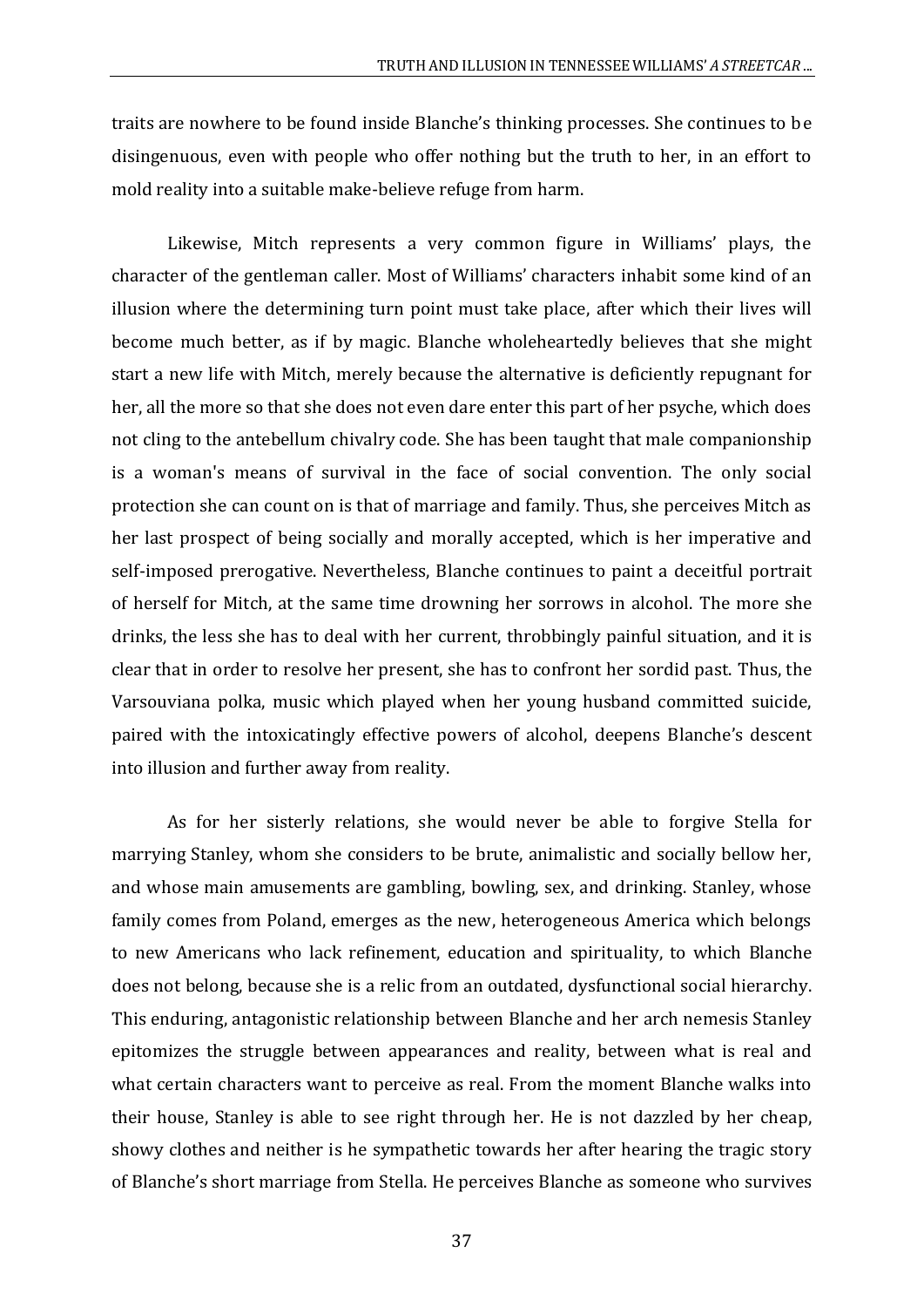by thinking up ways to get money from men and he fears Stella and himself were swindled by Blanche, who spent their, actually only Stella's, part of the inheritance. Thus, he employs all his efforts to expose Blanche for what she really is.

He is one of Williams' atypical characters, who are secure in their own skin and who feels completely satisfied living in his household, in which he is the king. He himself says so in the play: "Be comfortable is my motto" (Williams, 2000, p. 129). He is a primitive pagan who sees nothing wrong in his way of life and who feels perfectly at home in the Elysian Fields, the name given to the ancient Greek version of the afterlife. Stanley lives a perfect life, Hades with a conquered Persephone, in harmony with who he is and what he expects others, especially women, to do for him. He has no issues with his animalistic outbursts and considers his home a haven, where he is free to be the jungle king. Unlike Blanche, he does not suppress any part of his persona, allowing for his sexuality and vitality to be always at the top. He harbors no concocted illusions and with him, the cards are always on the table, opened. This is why Stanley does not believe a word Blanche says; her helplessly flirtatious persona is wasting its charm on him. He decides to conduct an investigation of his own, and confront Blanche about Shaw, which proves to be the first exposé of Blanche's dirty past. Up to this point, the reader is all too eager to believe Blanche's story, but this is when her fabricated account begins to crumble, as she offers very little effort in endeavoring to conceal her knowing who Shaw is. Naturally, Stanley immediately informs his poker and bowling buddy, Mitch, thus tearing to pieces Blanche's last chance of happiness and a normal life.

Consequently, Mitch appears before Blanche completely heartbroken and drunk, and his turning on the light symbolizes his exposure of her true intentions and of her personage, while destroying the image she created of herself. Darkness was her ally in her battle for Mitch's affection; it gave her the freedom to describe things as they ought to be and not as they are. She herself tells Mitch on one occasion that she prefers magic to reality. Now, the truth is out and Blanche, in broad daylight, is left to her own devices. Mitch manages to break Blanche's illusions and from this point on, she is doomed to descend into madness.

It seems that Blanche's sexual duplicity and romantic delusions have been the source of her fall. Yet Blanche is also the victim of social circumstances. Having been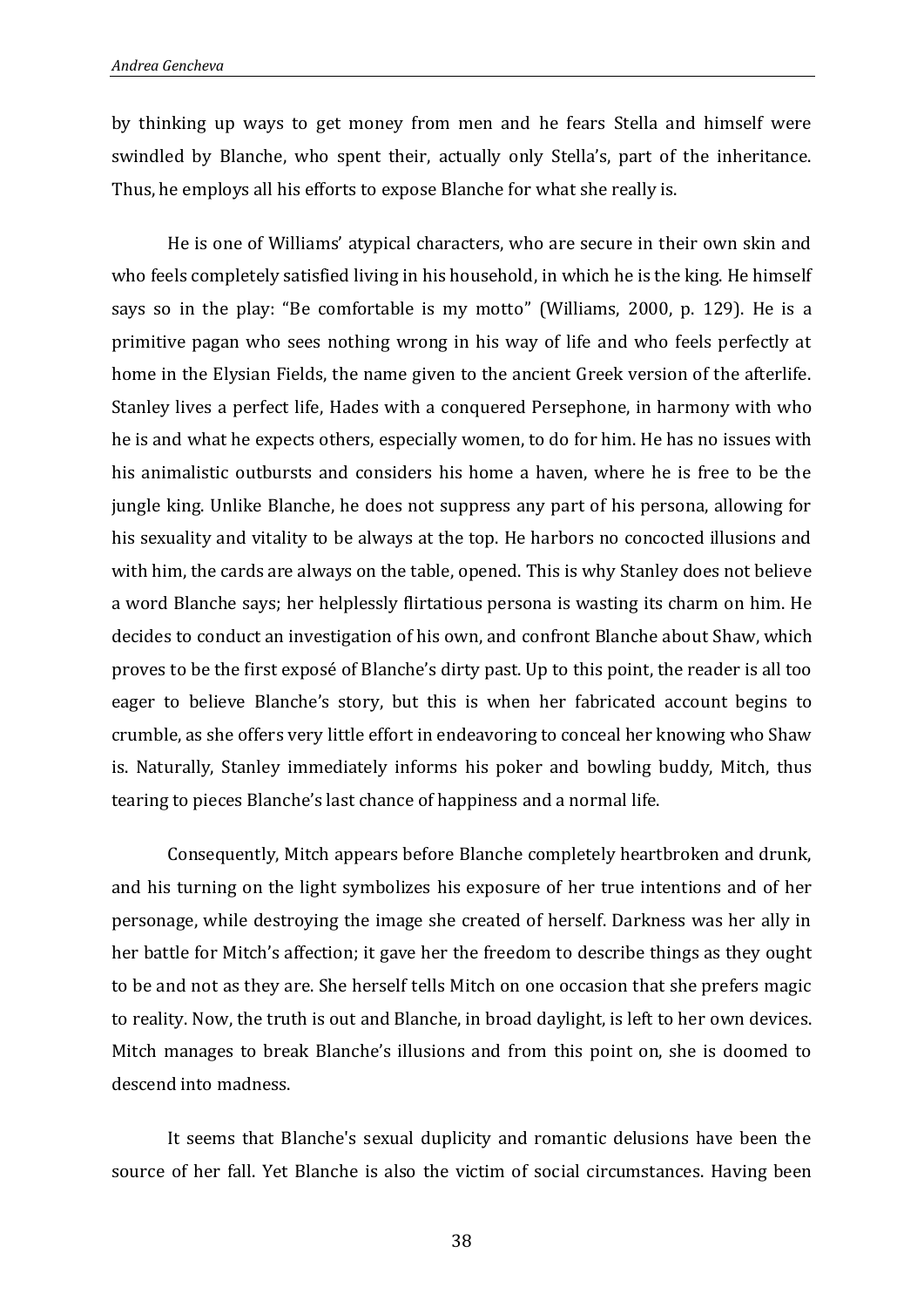born in a privileged position of high society, what was required of her, unobjectionably, was a complete suppression of desire, while her sense of wealth and status were allowed to roam free. All of this led to the anger of new Americans who did not consider this social landscape a fair one. Just as they were dissatisfied, so is Stanley, and he transforms Blanche into his victim, by disclosing the details of her sordid past, thus contributing directly to her tragic fate.

But Stanley's cruelty toward an already too fragile and psychologically unstable Blanche does not end here. What he does next completely shatters Blanche's weak persona and sends her to the point of no return: "We've had this date with each other from the beginning" (Williams, 2000, p. 219). In order to show his physical and psychological supremacy over her, he violently rapes her. This rape also denotes the final and ultimate demolition of the Southern genteel fantasy world, represented by the psychologically broken Blanche, by the cruel but energetic present, represented by Stanley. He brings out the animalistic and devouring New South in which there is no room for fairy tales, knights in shining armor or romanticism. The present is the time of animal instinct and common sense, where Stanley has demonstrated the supremacy of primitivism over civilization, of male over female, of physical over the psychological.

From this point on, Blanche completely shuts herself in her own imaginary world, forever waiting for the perfect husband – Shep Huntley. He represents the last shred of an already dead code of conduct, the chivalric gentleman. He is her final fantasy, the one which she will continue to hold on to, even in her insanity. For her, he is Godot, the one who has all the answers, and if she is only patient enough, he will come and reveal all that is needed for happiness and serenity. Unfortunately, the only gentleman caller who finally does come for her is the doctor, leading her away to the asylum. He is a poor substitute for the perfect man she has been waiting for, but at least he has arrived. He is neither the down-to-earth Mitch, nor the dream beau Shep Huntley. He is reality, knocking on the door of her house, ready to tear it down at any minute. Blanche's dependence on the kindness of strangers rather than on herself is the pivotal reason she has been bruised so frequently in life. She pours out her heart to Mitch on one occasion: "Thank you for being so kind! I need kindness now" (Williams, 2000, p. 264). The poor, understandably delusional Blanche still does not comprehend the gravity of her past situation; that the idea of the kindness of strangers she so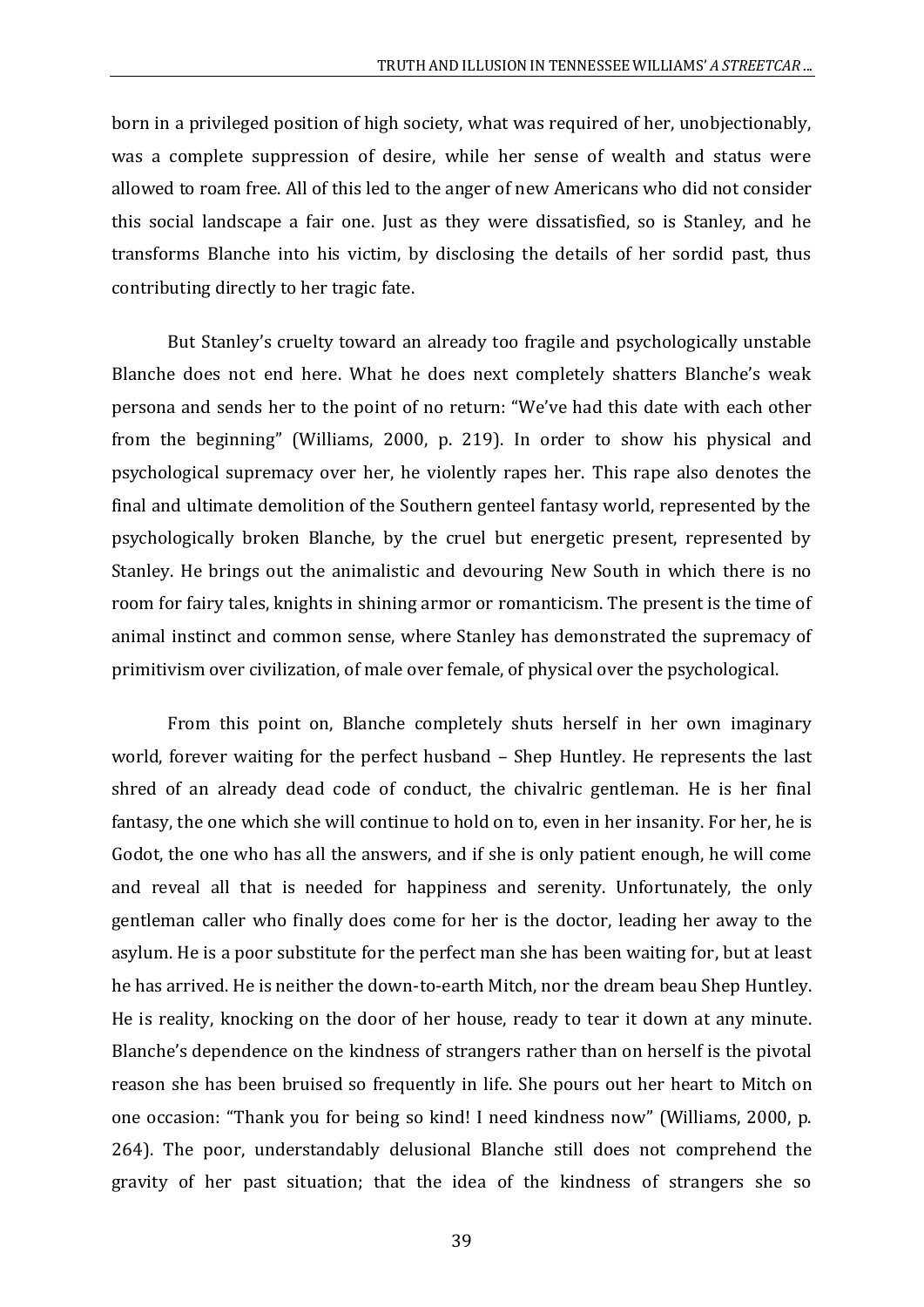desperately believes in is far from the truth. Strangers have not been kind to her unless she had something to offer which was worth their time. And, it usually was, hidden in the murky rooms of the Tarantula Arms. Consequently, the strangers of the past and the present are not what she hopes them to be. There are no chivalric knights and gentlemen who will come to rescue her from the mud she was pushed in, by her own promiscuous behavior.

Although Williams adopts the characters of [Stanley](http://www.papermasters.com/stanley-streetcar-named-desire.html) and [Blanche](http://www.papermasters.com/blanche-dubois.html) to represent polar extremes on the spectrum of reality and truth, he uses the character of Stella to depict the midpoint of these two modes of existence. Stella, like the great majority of people, is realistic about certain circumstances and events in her life, and self-deluded about others. For instance, she is comfortable in acknowledging the commonness of her husband and the shabbiness of her domestic surroundings, simply because of the passion the two of them have in their marriage: "But there are things that happen between a man and a woman in the dark – that sort of make everything else seem – unimportant" (Williams, 2000, p. 162). She has found the well out of which she extracts nourishment for her sexual desires, while Blanche's life is devoid of this crucial sustenance.

However, despite all the help she intends to offer her sister, Stella does have a line she will not cross. Either consciously or subconsciously, she is unable as well as unwilling to admit the possibility of rape taking place, even more that her husband was the perpetrator. She relentlessly continues to consider it a figment of Blanche's already distraught psyche, as she witnesses the tragic end of a life. Blanche, on the other hand, with her retreat into hysteria and madness, as she refuses to acknowledge anyone but the gallant doctor who is to take her away, is actually offering Stella the easy way out, by allowing her the privilege of not facing the truth of her husband's deed. This way, Blanche's inability to speak for herself on this matter, creates a protective matrix around Stella, tolerating yet another instance of self-delusion. Thus, Williams concocts these two differentiating filial characters, with Stella as the mediator between Stanley's animalistic, cruel and brutal reality and the romantic devices and plots Blanche utilizes in handling her day to day problems. In the end, due to her sister's descent into madness, Stella can continue with her life as before. If nothing else, Blanche has done at least one good deed.

40